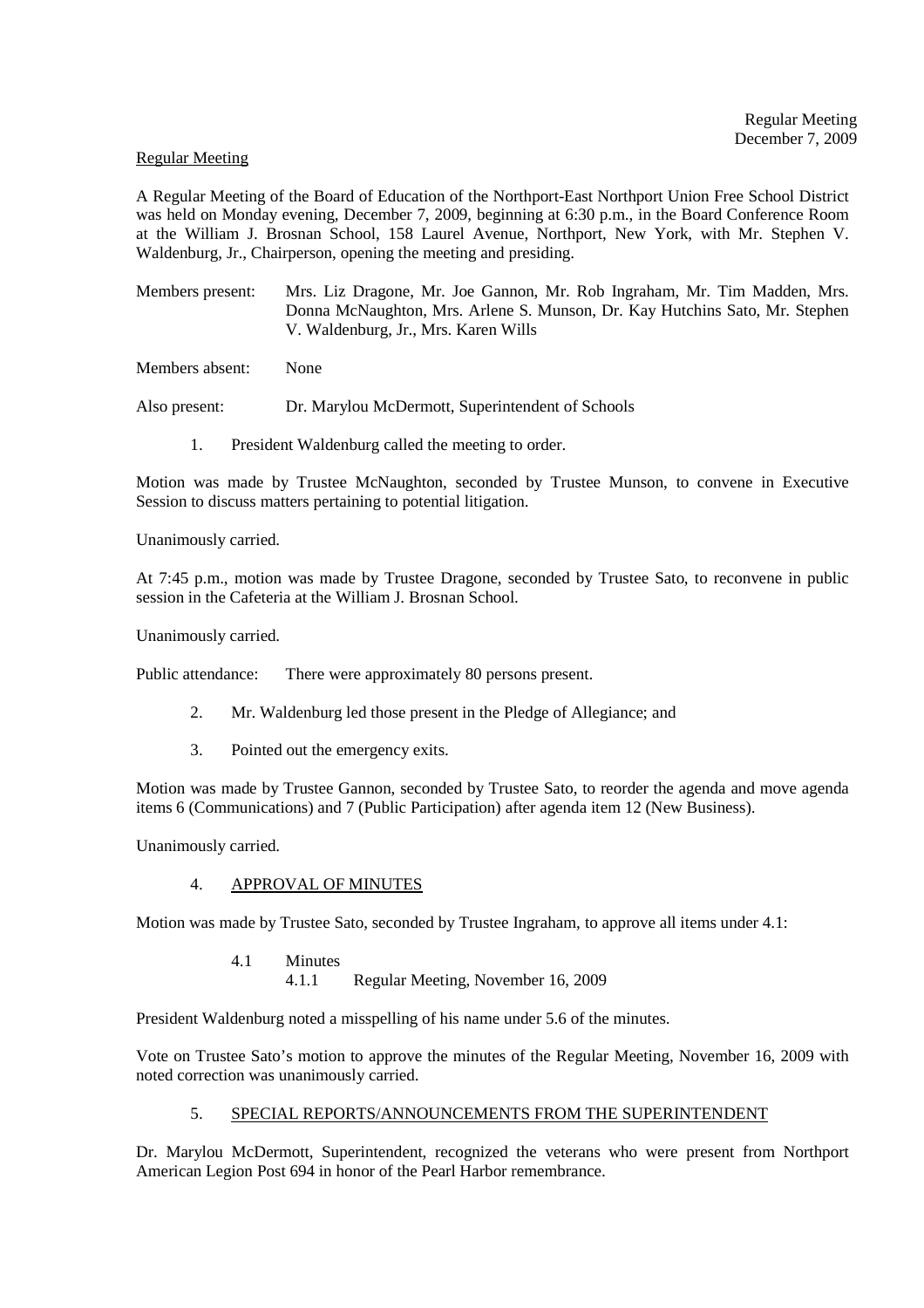## 5.1 Accomplishments of Staff and Students

 5.1.1 Mr. Andrew Manzo, District Chairperson of Social Studies, introduced James Lauria, Social Studies Department Student of the Month. Mr. Manzo stated that James has enrolled in the most rigorous courses offered at Northport High School and has received perfect scores on both the European and American History AP exams, as well as scoring 99 out of 100 on both the Global and American History Regents exams. Mr. Manzo noted that James is an extremely motivated student whose passion for learning is matched only by his desire to share his expertise with others. In addition to his academic success, James takes part in many co-curricular and extra-curricular activities. James is captain of the high school's Academic Team and also plays trumpet in all of the high school's bands and orchestras. Mr. Manzo stated that, as a participant in the Simons Summer Research Fellowship Program, James performed research in neurobiology at Stony Brook University, examining the effect of hormones on a rat's brain. James wants to pursue a career in medicine with a minor in politics and has applied for both the prestigious Jefferson scholarship at the University of Virginia and the Presidential scholarship at Boston College. Mr. Manzo noted that James would like to practice medicine and eventually become involved in politics in some capacity.

The President of the Board and the Superintendent congratulated James on his fine accomplishments and presented him with a certificate of commendation from the Board.

 5.1.2 Mr. Andrew Manzo announced the Boys/Girls State Leadership Program Awards sponsored by the Northport American Legion Post 694. Representatives from the Northport American Legion Post 694 were introduced, Mike Suchocki, Bob Thomas, Bob O'Hara, and Bob Grogan.

Girls State Program – Brittany Pagnotta

Boys State Program – Michael Snyder, Peter Florio, Joshua DeLeon

 5.1.3 Mr. Andrew Manzo introduced Mr. David Scott, PATCH coordinator, and Northport High School students Julia Bladykas, Marley Carhart, Joe Flanagan, Chirag Munim, Dorothy Pitti and Danielle Reinbachs. The students were selected by the Annenberg Foundation Trust at SUNNYLANDS to attend a special event at the Supreme Court of the United States with Justice O'Connor (retired), Justice Breyer and Justice Kennedy.

 5.1.4 Mr. Andrew Manzo introduced Northport High School Social Studies Teachers Linda Skidmore and Sandy Scarpinito who were recognized by the Law, Youth and Citizenship Program of the New York State Bar Association for their years of service to the education and character building of New York students.

 5.2 Dr. McDermott introduced Ms. Kathleen Molander, Assistant Superintendent for Business.

Ms. Molander presented the financial highlights and audit recommendations previously presented by Mr. Peter Rodriguez in his independent audit report to the Board of Education. Ms. Molander stated that the auditors gave the district an unqualified opinion. An unqualified opinion is often referred to as a "clean" opinion which is the highest opinion a district can receive. An unqualified opinion means the financial statements are free of material misstatements and presents fairly the financial position of the District as of June 30, 2009. Ms. Molander noted the independent audit report is available on the District's web site.

Ms. Molander reviewed the District's fund balance and stated that the fund balance is a very important part of the financial statements. The fund balance is made up of several different components including the capital reserve fund, unemployment insurance and workers compensation funds, accrued employee liability reserve fund, designated unreserved fund and undesignated unreserved fund. Ms. Molander noted that the designated unreserved fund is the money the Board appropriated be returned to the taxpayer in order to lower the tax levy. The undesignated unreserved fund balance, commonly referred to as the 4%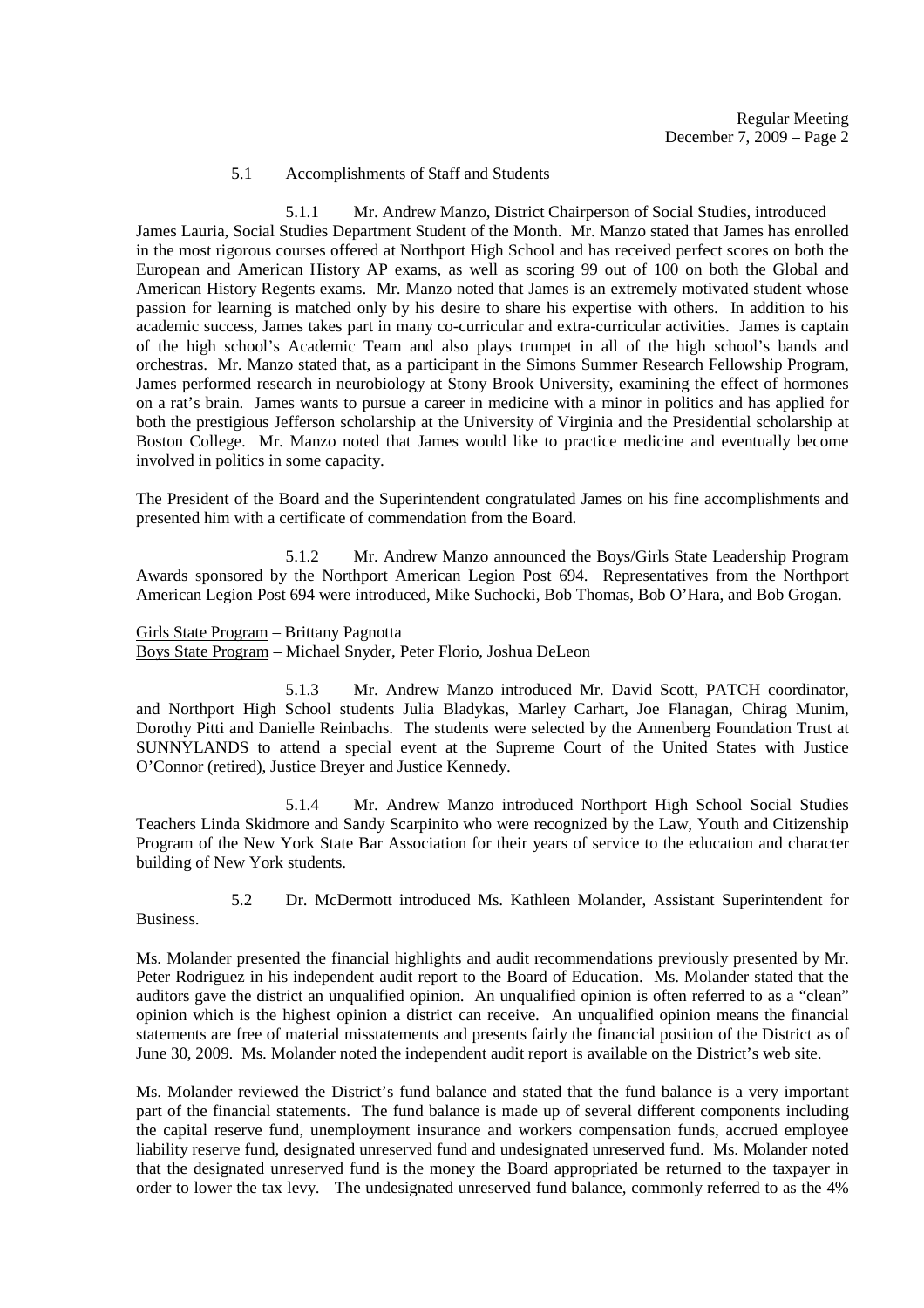fund, is a fund in which Districts are legally allowed to appropriate 4% of the future years' budget and reserve it in an undesignated fund to cover any unforeseen contingent expenses the District may encounter during the year. Ms. Molander stated that there was an increase of \$3,216,478 in the fund balance. The largest increases include \$785,000 in the Unreserved Designated Fund Balance, \$1,008,125 in the Unreserved Un-designated Fund Balance (4%), and \$858,154 in the Employment Benefit Accrued Liability Reserve. Ms. Molander noted the District has an excellent Moody's rating and that the Fund Balance is looked at in the evaluating process. Ms. Molander noted that it is very important for the District to keep the reserves well funded.

Ms. Molander stated that it is the auditor's responsibility to recommend to the District the best practices possible for refinements in their accounting practices and procedures and their internal controls. Ms. Molander reviewed some material weaknesses noted in the report, specifically, the Special Aid Fund accounts receivable, bank reconciliation of cash balances to the general ledger on a monthly basis, fixed assets inventory, and reconciliation of health insurance. Ms. Molander stated that the independent auditors made several audit recommendations and noted that new procedures were put in place prior to the auditors leaving the District. The audit recommendations included monitoring collateral of cash accounts, review of old outstanding checks, salary change verification, review of Special Aid Fund FS-10-F's, monitoring School Lunch fund cash receipts and extraclassroom activity funds.

There was a brief discussion regarding unexpected expenses and the unreserved undesignated fund balance. The President of the Board thanked Ms. Molander for her informative report.

Motion was made by Trustee Gannon, seconded by Trustee Ingraham to reorder the agenda and move item 12 (New Business) up for discussion.

Unanimously carried.

# 12. NEW BUSINESS

 12.1 Trustee Ingraham stated that he was prepared to make a motion opposing the proposed creation of council districts in the Town of Huntington, which is to be voted on via a special referendum on December 22, 2009. Mr. Ingraham stated he was advised by school district counsel that it would not be proper to do because the Board had no authority to take a partisan political position. Mr. Ingraham stated, however, that he would express his views in the form of a letter to the local newspapers and reluctantly would withdraw the intended motion.

Town of Huntington Councilman Stuart Besen addressed the Board stating that he was strongly against council districts. Mr. Besen stated that three people on the town board would be able to make decisions that would affect the Town of Huntington, and the residents in the Northport-East Northport community would not be able to vote for or against those three people. Mr. Besen stated that this is less representation, less accountability. Mr. Besen stated that councilmatic districts will hurt the school district.

Mr. Jack Rice, a District resident for 35 years, addressed the Board stating that he supported the formation of council districts. Mr. Rice stated that there was nothing to indicate that the formation of council districts would have a negative impact. Mr. Rice stated that if he has an issue in the East Northport community he would want to speak to someone on the Town Board that lives in his neighborhood. Mr. Rice noted that the four district lines would be set by the town council.

5.3 Review of instructional initiatives in the following areas:

 5.3.1 Community Services (Academic Summer School, Continuing Education, Driver Education and Recreational Summer Camp). Due to the numerous items on the agenda and the rescheduling of the Public Work Session, Ms. Imwalle's report will be presented at a future meeting.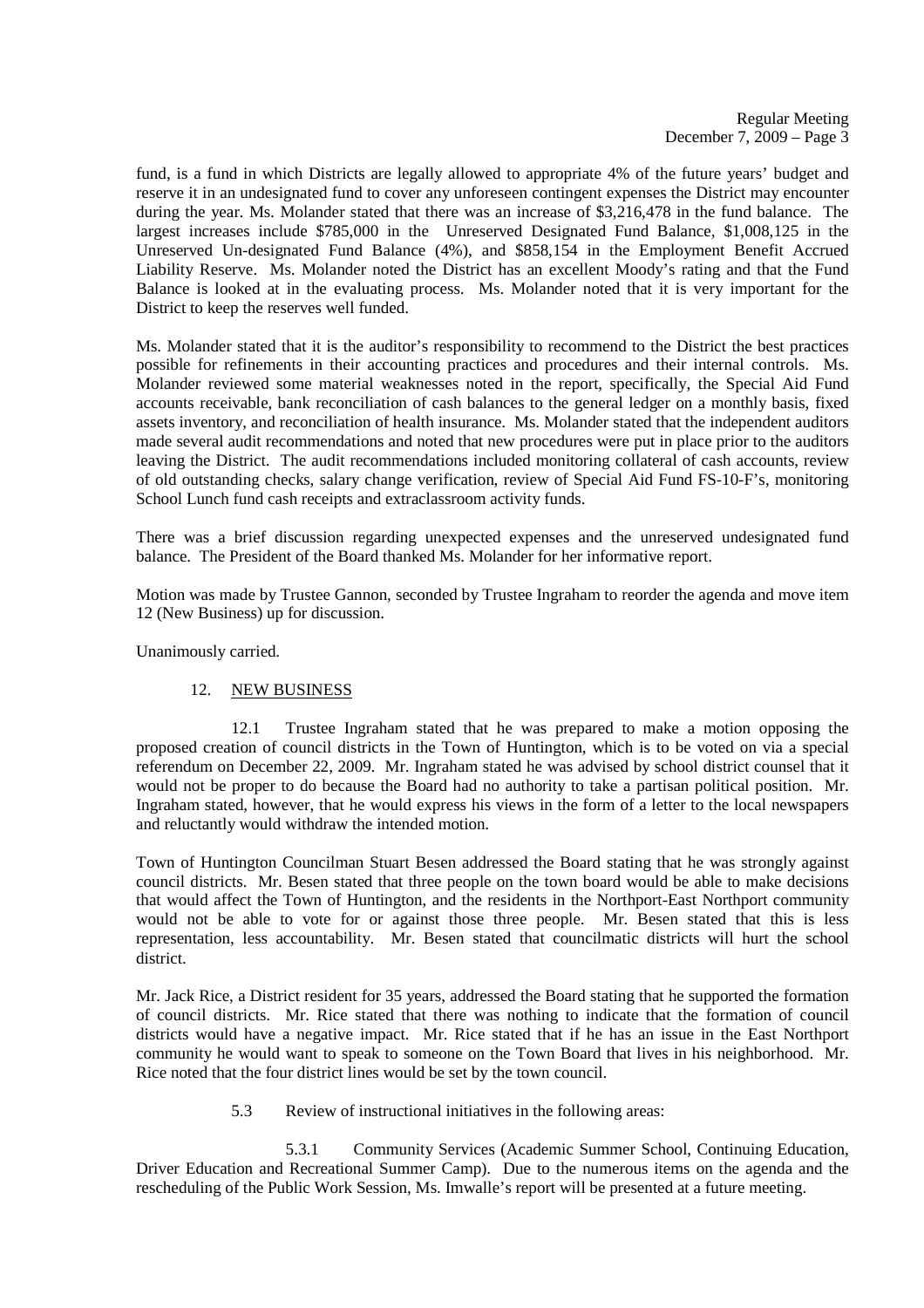## 5.3.2 Social Studies

Mr. Andrew Manzo presented the 2009-2010 Social Studies Initiatives report. Mr. Manzo stated that Northport Social Studies students are taught to understand an issue or historical event from all sides. Mr. Manzo reviewed the  $5<sup>th</sup>$  grade and  $8<sup>th</sup>$  grade Social Studies assessment data, noting the increase in the percentage of students scoring at level 3 and higher. Mr. Manzo presented data between similar schools, Eastern Suffolk BOCES, Western Suffolk BOCES and Western Suffolk BOCES North Shore. The results of the Social Studies Advanced Placement Exams and International Baccalaureate exams were reviewed.

Mr. Manzo stated that the initiatives at the elementary level included collaboration and formalization of the K-12 DBQ writing process, integration of new  $1<sup>st</sup>$  and  $2<sup>nd</sup>$  grade curriculum from Nystrom, and utilization of instructional data to identify areas of need such as geography and economics. At the middle school level, the initiatives include collaboration and formalization of the K-12 DBQ writing process, developing an online best practices forum focusing on homework development and frequency, and continued improvement on writing in the content area as demonstrated by the  $8<sup>th</sup>$  grade assessment data. Mr. Manzo stated that the high school initiatives include developing mid-term common assessments for all courses ending in Regents exams, expanding the use of technology to support instruction, learning and assessment, and evaluating new IB 12 curriculum, along with new courses: AP Comparative Politics, IB Social/Cultural Anthropology, and Never again: A Study in Genocide.

There was a brief discussion regarding the state assessment data, class size, and the number of students taking AP versus IB courses. Trustee Madden stated that, being a Social Studies teacher, the Northport program is recognized across Long Island as a great department and a great program.

 5.4 For Information: Report on course catalog changes being considered at the high school for the 2010-2011 school year. (Note: The final recommendations will be on the agenda for the December 21, 2009 meeting)

There was a brief discussion regarding inclusion classes for the core subjects and how they are denoted in the course catalog and the elimination of the English 11 Honor course.

 5.5 The President of the Board reviewed the upcoming Board of Education meetings of December 21<sup>st</sup>, January 11<sup>th</sup> and January 25<sup>th</sup>. President Waldenburg noted that Board Counsel John Gross will be present to address the transportation issues at the December  $21<sup>st</sup>$  meeting.

Motion was made by Trustee Munson, seconded by Trustee Sato, to approve all items under 8. and 9., including Supplemental 8.1.1 (Schedule A - #19-22), Supplemental 9.2.5 and Supplemental 9.12.

#### 8. SUPERINTENDENT'S REPORT, GENERAL - FOR BOARD ACTION

 8.1 Personnel Schedules, each dated December 7, 2009, and each attached and made part of the official minutes:

| 8.1.1 |                      | Schedule A - Certified Staff (including Supplemental A) |
|-------|----------------------|---------------------------------------------------------|
| 8.1.2 | Schedule B           | - Non-Instructional Staff                               |
| 8.1.3 | Schedule D           | - Extra Pay - severed                                   |
| 8.1.4 |                      | Schedule J - Committee on Special Education             |
| 8.1.5 | Schedule K           | - PDC NASA                                              |
| 8.1.6 | Schedule L - PDC UTN |                                                         |

 8.2 Approving the following resolution amending the District's 403(b) Plan Document prepared by The OMNI Group, the third party administrator of the District's 403(b) Plan: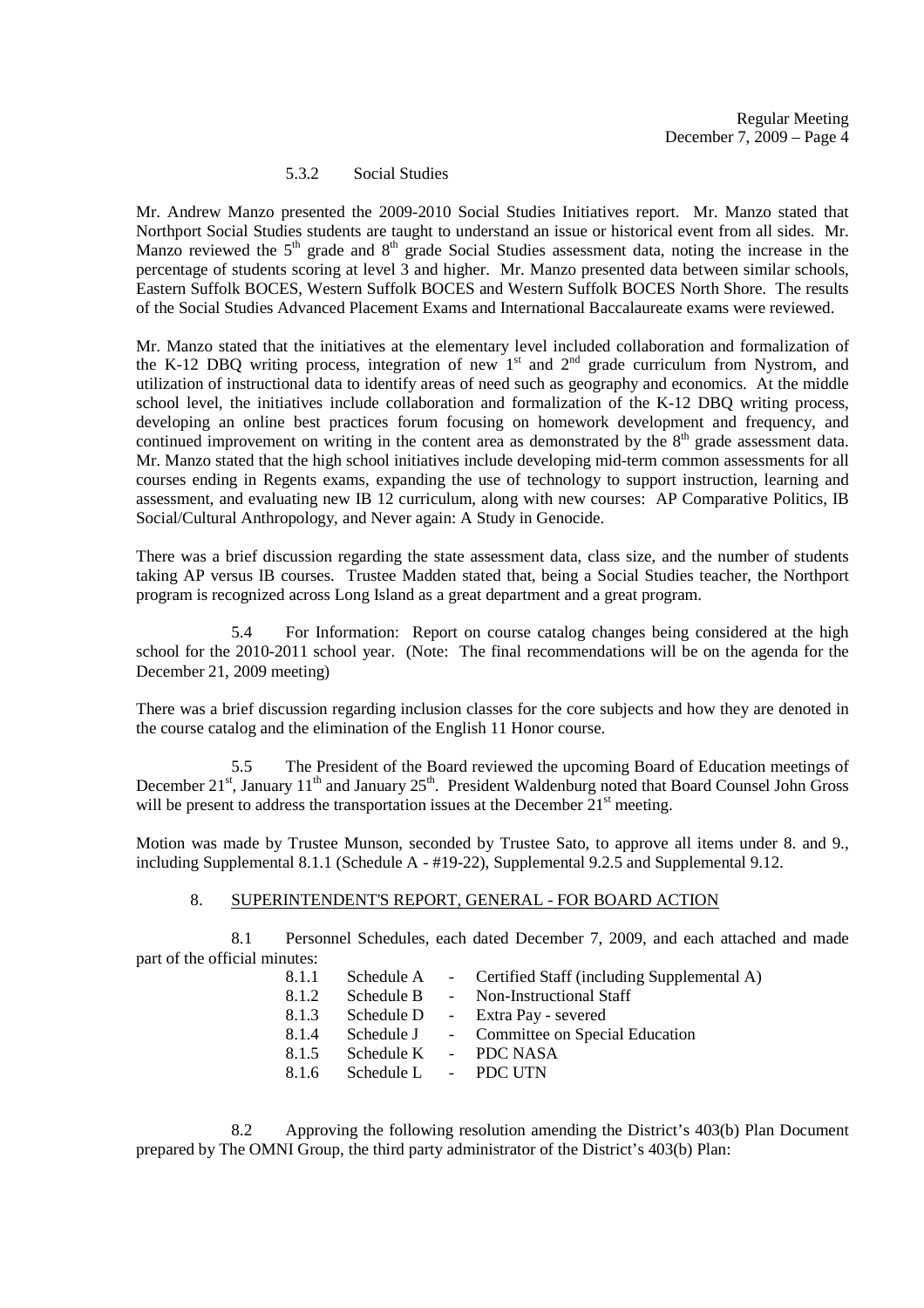"WHEREAS, the Northport-East Northport Union Free School District ("District") maintains the Northport-East Northport Union Free School District 403(b) Retirement Plan ("Plan"); and

WHEREAS, the Plan was duly adopted on the  $15<sup>th</sup>$  day of December, 2008 by the District's Board of Education ("Board"); and

 WHEREAS, the Board desires to restate and amend the Plan as regards section 2.1 Eligibility;

 NOW, THEREFORE, BE IT RESOLVED, that section 2.1 of the Plan is hereby restated and amended to read as follows:

#### **2.1 Eligibility**

Each Employee shall be eligible to participate in the Plan and elect to have Elective Deferrals made on his or her behalf hereunder immediately upon becoming employed by the Employer.

 BE IT FURTHER RESOLVED that the Plan, as restated and amended is hereby approved and adopted.

 IN WITNESS WHEREOF, the District has caused this Resolution and Amendment to be adopted this  $7<sup>th</sup>$  day of December, 2009."

8.3 Receiving for a first reading revisions to the following policy:

 8.3.1 Policy #9510.4 – *"Terms and Conditions of Employment for Security Personnel"* 

#### 9. SUPERINTENDENT'S REPORT, FINANCIAL - FOR BOARD ACTION

 9.1 Declaring the attached selected equipment as surplus and approving disposal in accordance with Board Policy.

9.2 Approving the following donations to the District:

 9.2.1 \$200.00 from Mr. Gene Madiou to the Roseann Madiou Memorial Scholarship Fund.

 9.2.2 \$785.13 from various donors to the Michael Kauffman Memorial Scholarship Fund.

 9.2.3 A Phonics Learning Game from Mr. and Mrs. Peter Werthner to the Northport-East Northport School District, value estimated by the donor to be approximately \$250.00.

 9.2.4 A Cello from Mr. Jeffrey Trachtenberg to the Northport-East Northport School District, value estimated by the donor to be approximately \$1,500.00.

9.2.5 \$709.00 from FRIENNDS to be used toward the replacement of the sound system in the gymnasium at Northport High School and increasing the budget code (A2855.4650.30.1502) by \$709 for this purpose.

9.3 Approving the following resolution: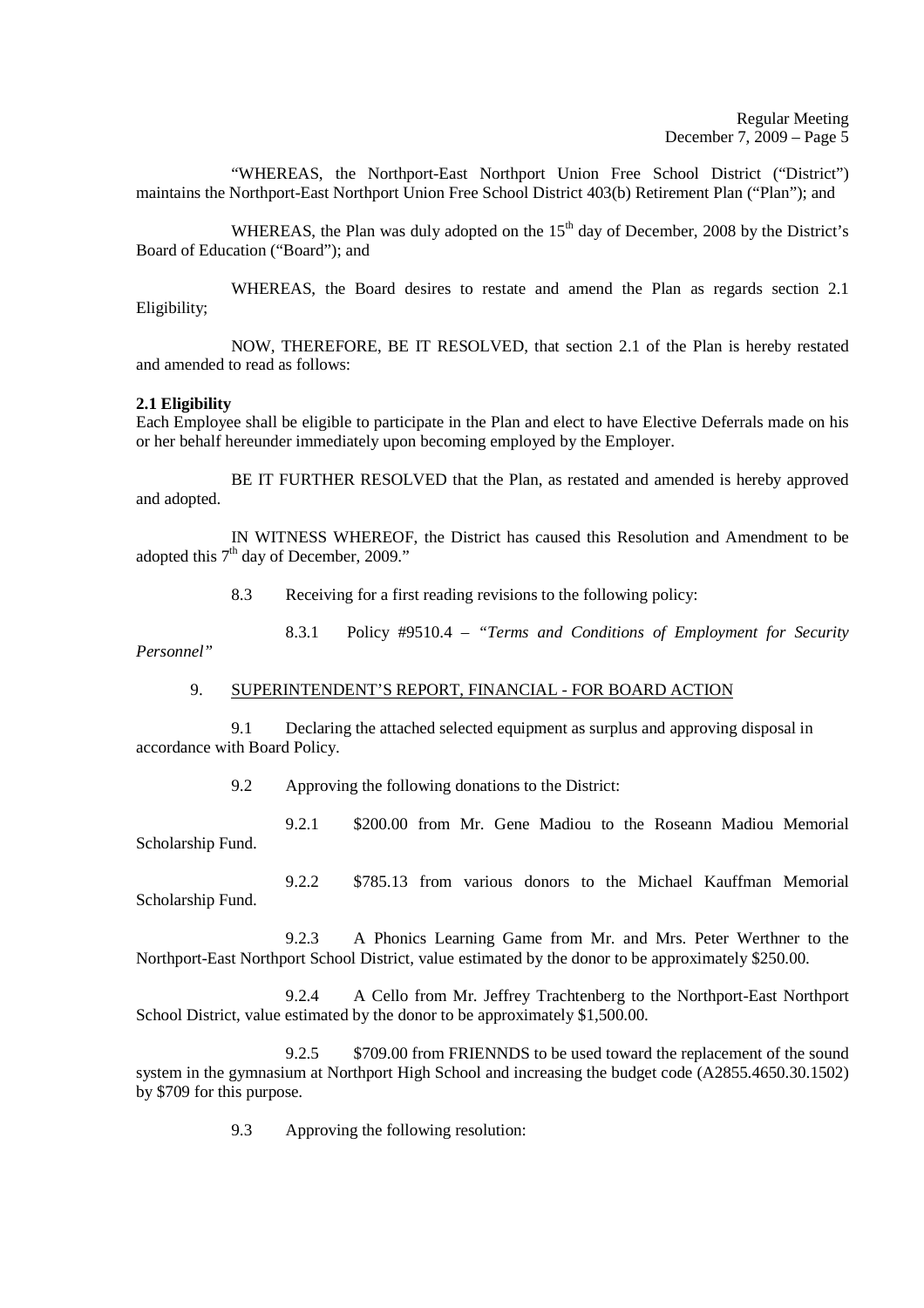"RESOLVED, that the Board of Education accept the donation of \$250.00 from Macy's Earning for Learning Grant to Fifth Avenue Elementary School, for the purchase of supplies, and authorizes an increase in the 2009-2010 budget (Code A2110.5030.12.0200) for this purpose."

9.4 Authorizing the Board President to execute the following service agreement:

9.4.1 YMCA "The Place", in the amount of \$31,000 for the 2009-2010 school

year.

 9.5 Approving a 2009-2010 Instructional Service Agreement between the Northport-East Northport Union Free School District and S.A.I.L. at Ferncliff Manor.

 9.6 Approving a 2009-2010 Special Education Services Contract between the Northport-East Northport Union Free School District and Kings Park Central School District.

 9.7 Approving a 2009-2010 Service Agreement between the Northport-East Northport Union Free School District and Gotham Telecom.

 9.8 Approving a 2009-2010 SEDCAR I Sub-Allocation Contract for Services between Kings Park Central School District (Local Education Agency-LEA) and the Northport-East Northport Union Free School District (Approved Special Education Program-ASEP).

 9.9 Approving a 2009-2010 SEDCAR I Sub-Allocation Contract for Services between Half Hollow Hills Central School District (Local Education Agency-LEA) and the Northport-East Northport Union Free School District (Approved Special Education Program-ASEP).

9.10 Approving transfer of general fund appropriations in the 2009-2010 budget.

 9.11 Approving the following SEQRA resolution for the installation of an irrigation system for the north and south athletic fields located at Northport High School:

 "WHEREAS, State Senator Flanagan was successful in securing a grant for the School District in the amount of Forty Thousand (\$40,000.00) Dollars to fund the installation of an irrigation system for athletic fields located at Northport High School which are adjacent to the stadium field and commonly known as the "North and South Fields", plans for which installation have been prepared by the District architect; and

 WHEREAS, the Board of Education of the Northport-East Northport Union Free School District desires to embark upon the installation of an irrigation system at the North and South Fields of Northport High School, and

 WHEREAS, said improvement project at the Northport High School is subject to classification under the State Environmental Quality Review Act (SEQRA); and

 WHEREAS, the extension of water connections associated with the routine activities of an educational institution is classified as a Type II Action under the current Department of Environmental Conservation SEQR Regulations (6 NYCRR 617.5); and

 WHEREAS, the SEQR Regulations declare Type II Actions to be actions that have no significant impact on the environment and require no further review under SEQR; and

 WHEREAS, the Board of Education, as the only involved agency, has examined all information related to the irrigation system installation project and has determined that it constitutes a Type II action pursuant to section 617.5 of the SEQR Regulations;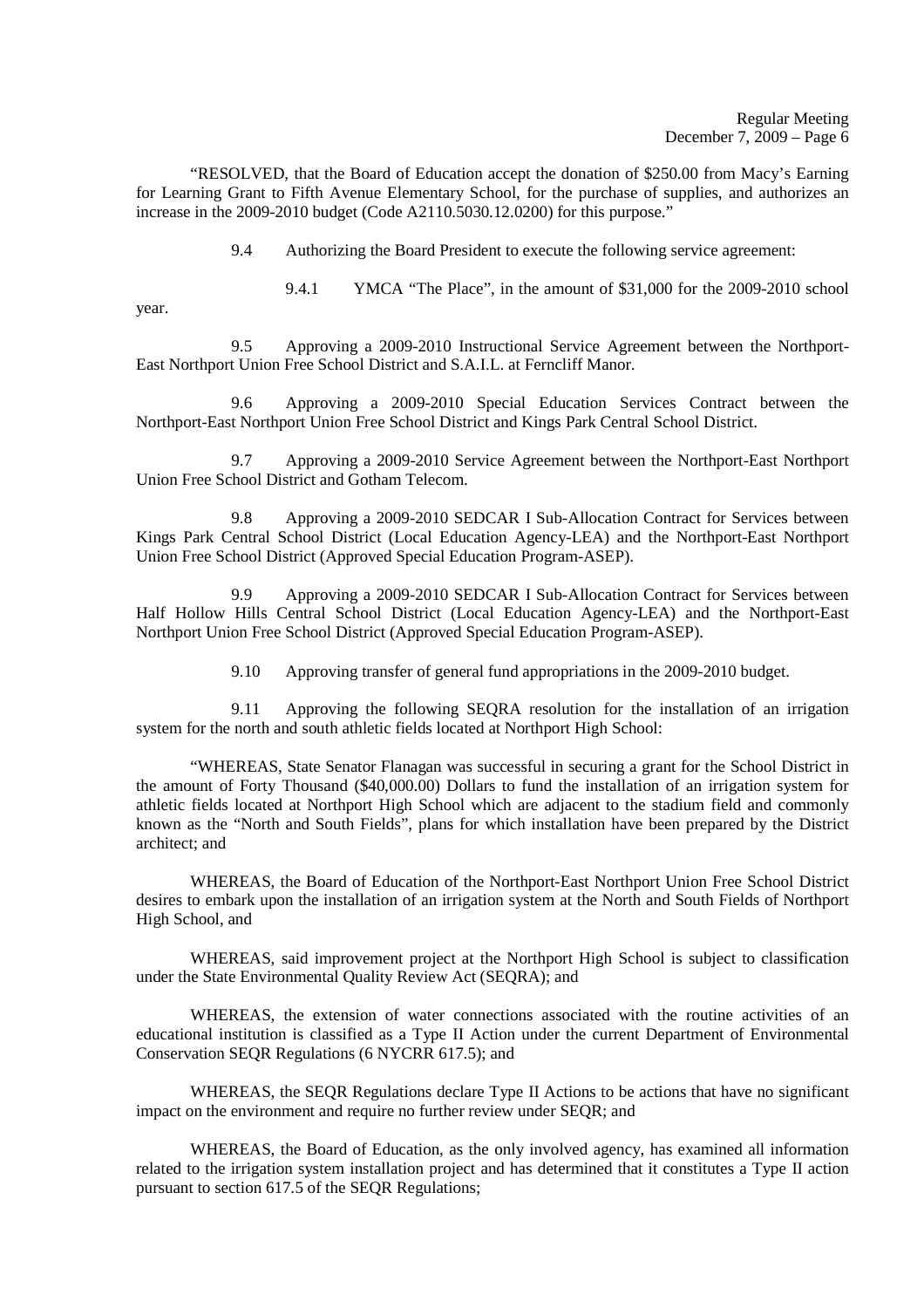NOW, THEREFORE, BE IT RESOLVED, that the Board of Education hereby declares that the irrigation installation project at the Northport High School is a Type II Action, which requires no further review under SEQR; and

 BE IT FURTHER RESOLVED, that the Board of Education hereby shall forward an official copy of this Resolution to the New York State Education Department together with a copy of the correspondence from the New York State Office of Parks, Recreation and Historic Preservation in connection with its request for approval of the project from the New York State Education Department."

 9.12 Approving a Western Suffolk BOCES Multi-Year Service Agreement between Western Suffolk BOCES and the Northport-East Northport Union Free School District.

Vote on Trustee Munson's motion to approve all items under 8. and 9., including Supplemental 8.1.1 (Schedule A - #19-22), Supplemental 9.2.5 and Supplemental 9.12 was unanimously carried.

## 10. SUPERINTENDENT'S REPORT - FOR INFORMATION ONLY

- 10.1 Student Activity Account Reports for September, 2009 from:
	- 10.1.1 Northport High School<br>10.1.2 East Northport Middle 9
	- East Northport Middle School
	- 10.1.3 Northport Middle School
- 10.2 Schedule I Home Instruction
- 10.3 Schedule H Use of Facilities
- 10.4 Investment Report for June, 2009
- 11. UNFINISHED BUSINESS
- 6. COMMUNICATIONS

There were no letters of communication.

#### 7. PUBLIC PARTICIPATION

# Name Comment Joe Dragone Presented a donation from FRIENNDS in the amount of \$2,500.00 to be used to FRIENNDS purchase a replacement for the PA system in the high school gymnasium. Mr. Dragone reviewed the many grants that FRIENNDS have made throughout the year to students in the summer programs, children in need and children who are ill. Jean Baron Asked about the policy committee meeting and stated that the change in legislation UTN-EN that the Manhasset School District is proposing was not one of the resolutions of the New York State School Boards Association and that the District was asked to join forces with Manhasset and they received no response from the District. Ms. Baron asked that the District form a legislative committee. Ms. Baron also asked if the Eclips from NYSSBA could be made available to the public.

Dr. McDermott stated that the Policy Committee Meeting is to review, revise and update Board policies and that the meeting is open to the public. Dr. McDermott also stated that she would inquire whether the E-clips could be made available to the public.